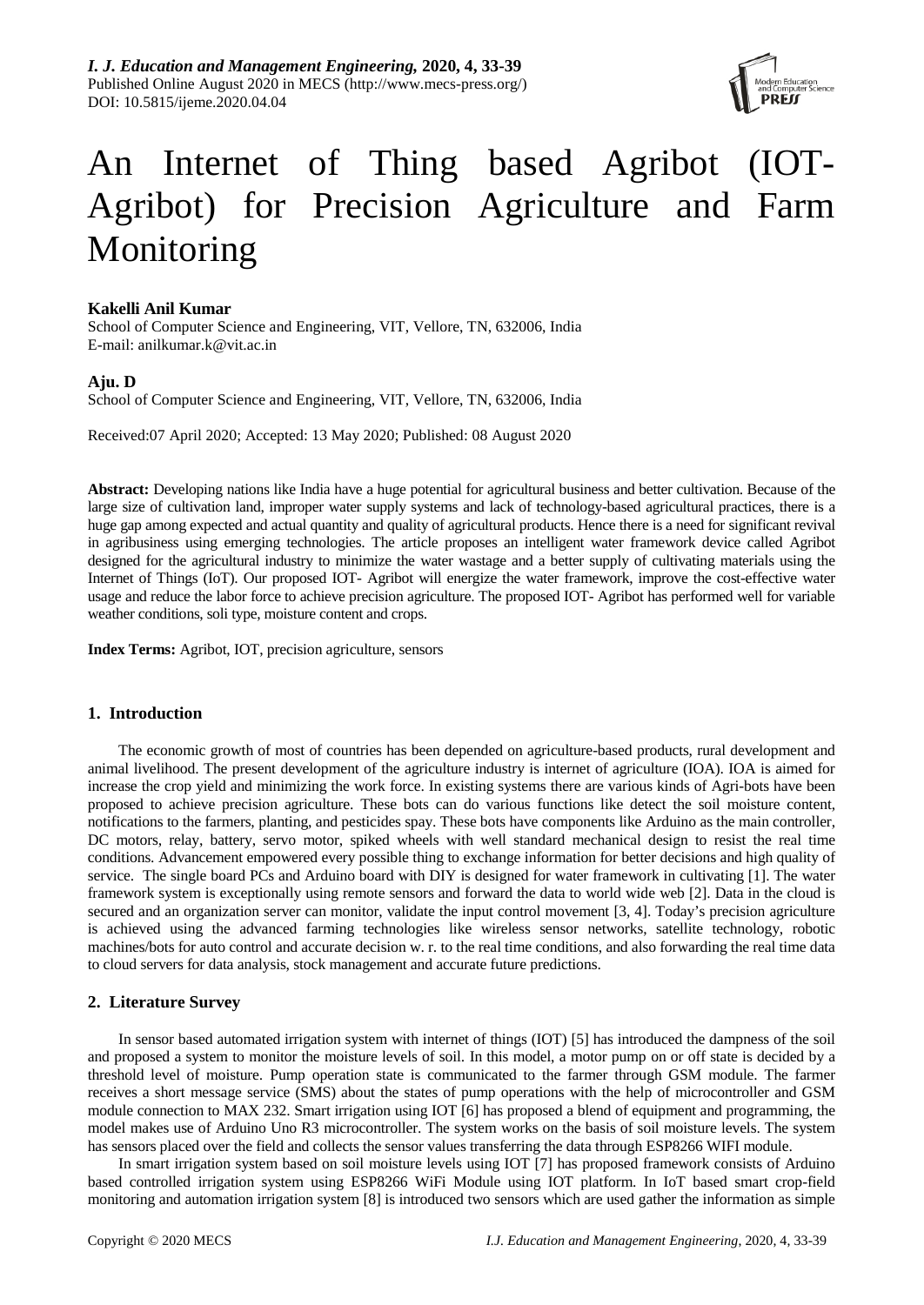qualities. IC3208 changes these simple qualities to 12- bit values, advanced qualities are offered to Raspberry Pi for information transmission to database using Wi-Fi. Sensors are adjusted and the base wet condition in field is 2.4v taken, voltages limits are fluctuated with different yield field in different seasons. IOT based smart irrigation system [9] has proposed with 2 YL-69 soil dampness sensors alongside LM393 comparator modules were set in various soil conditions for investigation. Sensor YL-69 is comprised of two nodes from figure 5. In solar powered smart irrigation system using the internet of things [10], SSIS notwithstanding a correlative Android App has been modeled. Computerized water system framework model specifically SSIS intended to be a proficient and contrast to manual water system frameworks to minimize the wastage of water. This facilitates are managing water utilization of farming area by occasionally assessing dirt dampness, stickiness and temperature through sensors. In IOT Based smart agriculture monitoring system [11], different sensor units are deployed in the field like temperature, PIR and moisture sensors. Information gathered from those sensors are associated with the microcontroller through RS 232. In a multipurpose agricultural robot, Agribot is expected for rustic purposes expected to confine by farmers not withstanding developing pace and precision in work. This plays basic limits identified with creating for example wrinkling field, planting, covering seeds in the dirt [12]. In agricultural aid to seed cultivation [13], an agribot machine insight is making development towards various fields of structure and advancement. Intelligent robots are chomped in cultivation, it is expected to accept the power over agrarian areas and can be work in different weather conditions to improve the agro-business. In the design and operation of Wi-Fi agribot integrated system, the proposed model involves an agribot which helps to locate the position of the seeds planted. This model uses an Arduino board embedded with ATMEGA 328 microcontroller [14] shown in figure 7.

## **3. Proposed Advanced IOT based Agribot**

In our proposed model, the soil sogginess and temperature are evaluated using sensing devices at the field. Data is sent to the cloud by ESP 8266 Wi-Fi module [15] as shown in Fig. 1.



#### Fig. 1. Proposed IOT-Agribot model

#### *3.1 Design of IOT-Agribot*

- 1. Robot module consists of an Arduino Uno R3 Atmega 328P (5V) board to integrates all functional components.
- 2. The ultrasonic sensor is used to control the moment of the robot by avoiding the obstacles.
- 3. The robot stops for every 10 seconds in its journey to collect the values of moisture, temperature, and humidity and updates it to the cloud.
	- 4. Motor drivers L293D are installed to drive the agribot as shown in figure 6.
	- 5. Agribot is controlled using Bluetooth module 8293D.
	- 6. Agribot is powered by solar energy.

#### *3.2 Design Model of Sensor Module*

- 1. All sensing hub consists of sensors, Arduino is utilized to gather sensor information.
- 2. The soil moisture sensor is used to read the soil moisture values from the crop shown in figure 5.
- 3. DHT 11 sensor is used to collect temperature and humidity values from the crop.
- 4. Arduino is utilized to gather sensor information.
- 5. Wi-Fi availability is given to sensing hub utilizing ESP 8266 module.
- 6. Arduino sends gathered information to administration servers by means of the Wi-Fi network by IoT portal.
- 7. The cloud services.

#### *3.3 Pump Operation model*

- 1. The pump operation time is defined based on the moisture contents in the soil as shown in figure 2.
- 2. If the soil moisture exceeds the threshold value, then the pump motor is to turn off state.
- 3. If the threshold value is not detected, then threshold values of temperature and humidity are checked and if the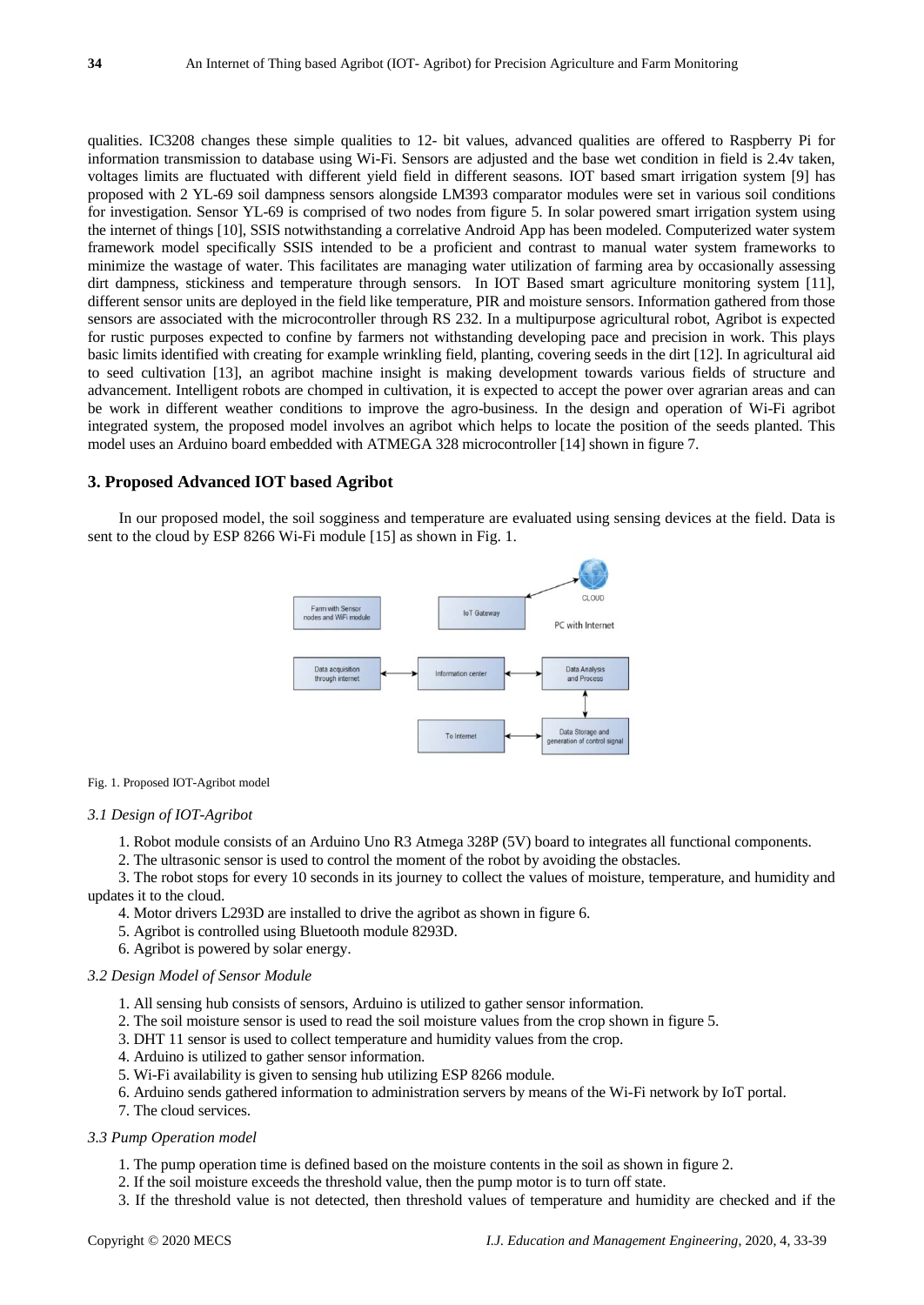threshold conditions are not reached then the pump operation time is defined and the time is given as delay to the relay and the pump motor is turned off for defined time interval.

4. If the threshold conditions are met, then the system remains in the tuned off state, and the agribot continuously monitors the moisture levels throughout the crop field.

5. Graphical representation of incurred results.

#### *3.3 Hardware*

Equipment utilized for creating the proposed framework. ESP-8266 is Wi-Fi module used to interface the sensor to cloud shown in figure 4. DHT-11 for mugginess of soil. 12V DC pump utilized for water supply at any location water content falls below the threshold point as shown figure 3.



Fig. 2. Water pump operation model using IOT-Agribot



Fig. 3. DHT 11 Temperature and Humidity Sensor of IOT-Agribot

### **4. Results and Analysis**

The developed system is a fully automated agriculture system for efficient resource management, and solar-powered robot harnesses solar energy instead of fuel-based irrigation as shown in figures 8 and 9.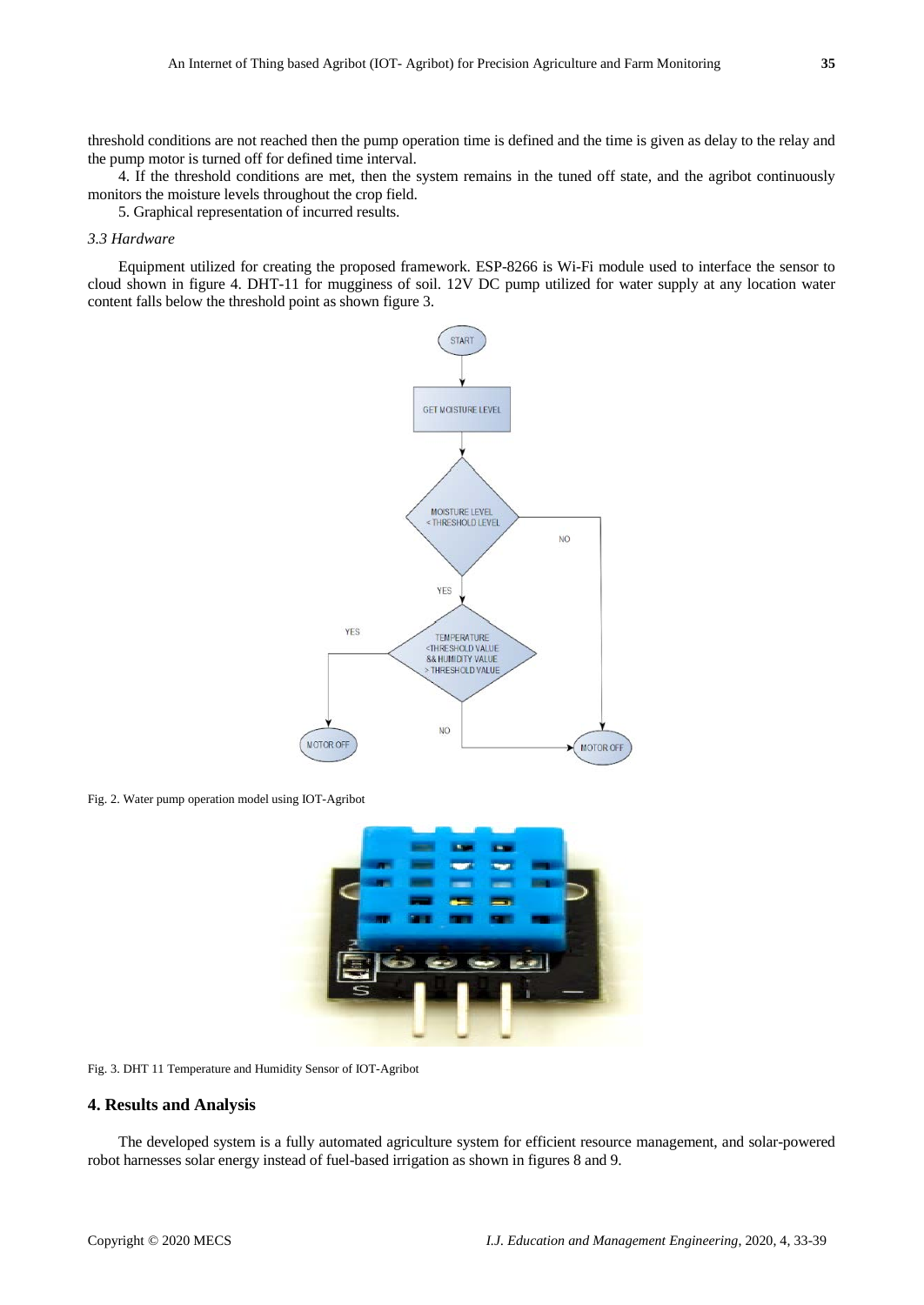

Fig. 4. ESP8266 WIFI module of IOT-Agribot



Fig. 5. Soil moisture sensor of IOT-Agribot



Fig. 6. L293D Motor driver of IOT-Agribot



Fig. 7. Arduino UNO R3 microcontroller of IOT-Agribot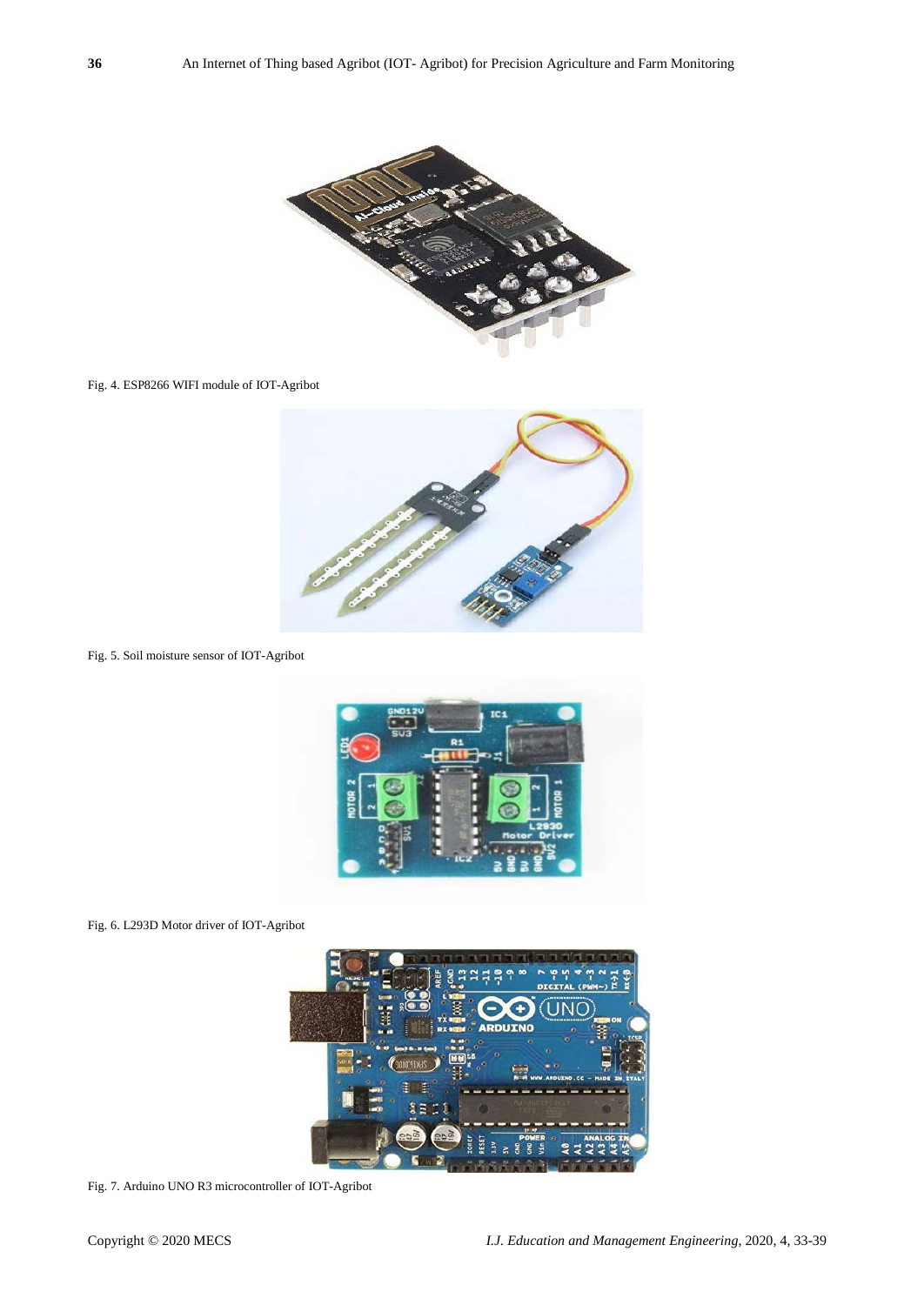The robot module consists of various components including the two-arm robot, Arduino board, ultrasonic sensor, solar panel, relay circuit, and a Bluetooth module. Arduino microcontroller is used as a prime controller to make the entire functioning of the robot possible. The robot is a two-way controlled: automatic and Bluetooth controlled. An ultrasonic sensor is placed at the head of the robot to sense the obstacles. The sensor module is the main hub of the Agribot. This model consists of an Arduino board integrated with a number of sensors includes soil moisture sensor, DHT11 (temperature and humidity sensor), gas sensor, and a motor.

The sensors are continuously collecting the data and update the readings to the cloud. The predefined threshold value for the soil moisture according to the crop and the type of farmland. Whenever the soil moisture is less than the threshold, the pump operation time required for setting the moisture levels to the threshold is displayed at the console. The motor turns on automatically for the said amount of time without human intervention. The sensor module from the equation 1 supplies a sufficient amount of water automatically without manpower. The equation 1 for the pump operation time (POT) is set as follows with threshold value (TV), soil moisture value (SMV) and motor pump rate (MPR).

$$
POT = (TV - SMV)/MPR
$$
 (1)

Fig 8. Deployment of IOT-Agribot for real time data collection



Fig.9. IOT-Agribot Sensor module consists of gas, DHT, moisture



Fig. 10. Gas, Humidity, and Temperature values from Agribot to Cloud Server

The results are including the pump operation time based on moisture, humidity levels in graphical representation. The raw data is continuously updated to the cloud and can be used for further analysis from figures 10 and 11. The raw data at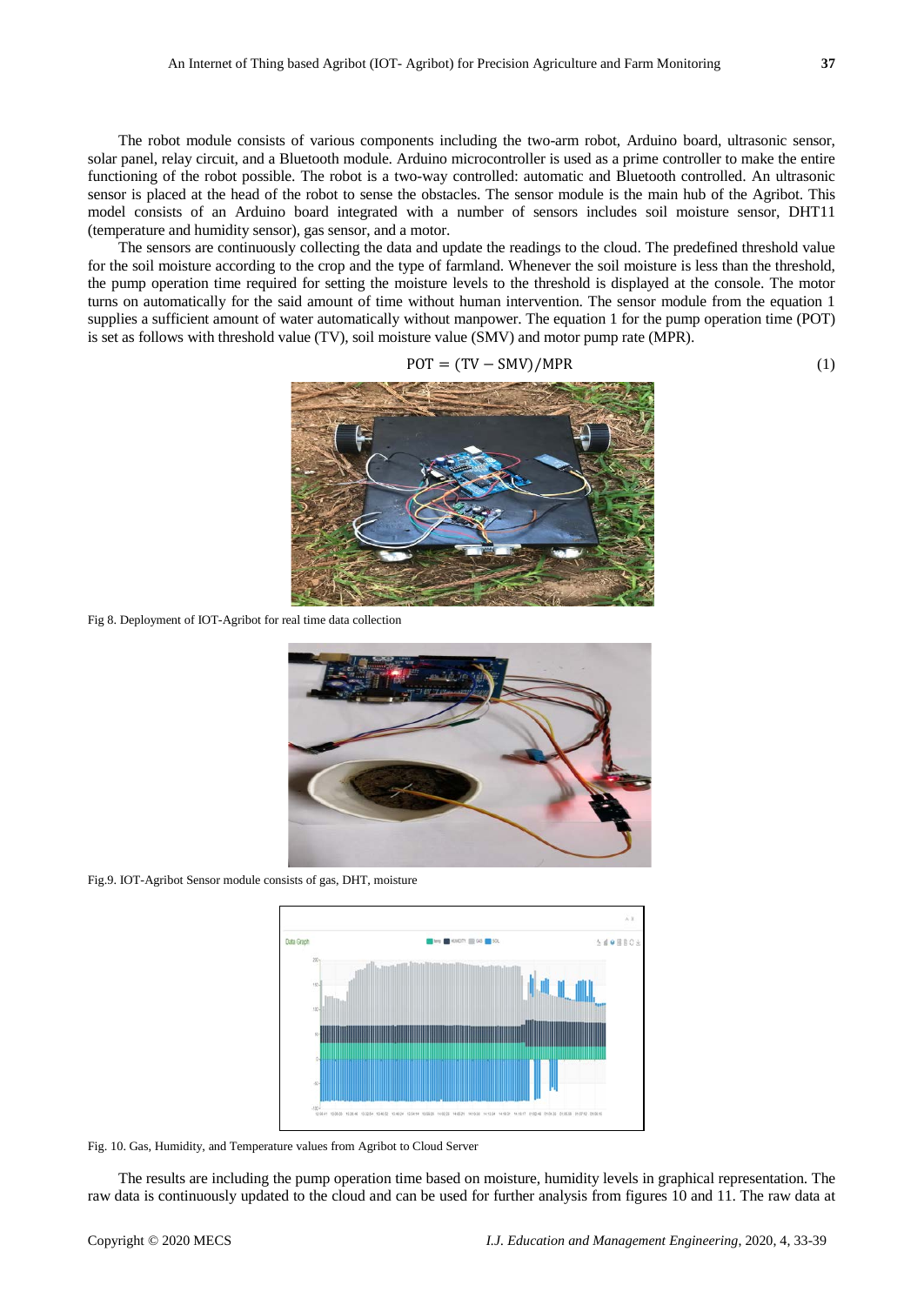the cloud server is represented in the form of graphs. The graphs were plotted between time on the x-axis against the soil moisture, temperature, humidity and gas values on the y-axis. In the given case, the soil moisture is far less than the threshold value. The pump rate is calculated accordingly, and the motor turns on based on the estimated time. The estimated time is given as delay to the agribot. In the second case, the soil moisture is less than the threshold value. The pump rate is calculated to turn on the motor based on the estimated time. The estimated time is given as delay to the agribot and the values will be updated in the cloud.

In the third case, the soil moisture is greater than the predefined threshold value. Hence, the pump does not turn on, and the same is displayed on the console. The agribot move on to the field until the next stop. The data will be updated to the cloud. Table 1 shows the results (raw data) received on April 2nd 2019 from 12.58 pm to 02.30 pm from the proposed IOT agribot system and same have been observed in figure 11.

Table 1. The raw data results received from IOT agribot

| S. No          | temp<br>(C) | humid<br>ity<br>(%) | gas<br>(pc) | soil<br>moist | Time<br>(pm) |
|----------------|-------------|---------------------|-------------|---------------|--------------|
| $\mathbf{1}$   | 33          | 70                  | 92          | 86.19         | 12.58        |
| $\overline{c}$ | 33          | 70                  | 31          | 86.26         | 1.04         |
| 3              | 33          | 70                  | 69          | 86.22         | 1.04         |
| $\overline{4}$ | 33          | 70                  | 59          | 86.54         | 1.04         |
| 5              | 33          | 70                  | 60          | 86.37         | 1.04         |
| 6              | 33          | 70                  | 60          | 84.11         | 1.05         |
| 7              | 33          | 70                  | 56          | 86.59         | 1.07         |
| 8              | 33          | 70                  | 56          | 84.73         | 1.12         |
| 9              | 33          | 70                  | 55          | 84.55         | 1.15         |
| 10             | 33          | 68                  | 52          | 84.75         | 1.18         |
| 11             | 33          | 68                  | 53          | 84.63         | 1.21         |
| 12             | 33          | 68                  | 51          | 84.52         | 1.22         |
| 13             | 33          | 70                  | 69          | 84.40         | 1.25         |
| 14             | 33          | 70                  | 90          | 84.28         | 1.32         |
| 15             | 33          | 70                  | 93          | 84.17         | 1.45         |
| 16             | 33          | 70                  | 96          | 84.05         | 1.53         |
| 17             | 33          | 70                  | 110         | 83.93         | 2.00         |
| 18             | 33          | 70                  | 112         | 83.82         | 2.03         |
| 19             | 33          | 70                  | 114         | 83.70         | 2.07         |
| 20             | 33          | 70                  | 113         | 83.58         | 2.10         |
| 21             | 33          | 70                  | 117         | 83.47         | 2.15         |
| 22             | 33          | 70                  | 125         | 83.35         | 2.22         |
| 23             | 33          | 70                  | 126         | 83.23         | 2.30         |

| <b>COMS</b>                                                                 | <b>COMS</b>                                                                 |
|-----------------------------------------------------------------------------|-----------------------------------------------------------------------------|
|                                                                             |                                                                             |
| $GAS=42$                                                                    |                                                                             |
| Pump motor turn off                                                         | +IPD.221:HTTP/1.1 200 OKCYY'WYWYUYYOYYÖBvYYOOYYYYYEdYj                      |
| /iotmakers/upload.php?id=23p6c9hasdatal=26.00sdata2=49.00sdata3=42sdata4=44 | Serves: MisyvuGp                                                            |
| Sending                                                                     | 24                                                                          |
| Packet sent                                                                 | Temp=26.00 °C                                                               |
|                                                                             | Humidity=51.00 %                                                            |
|                                                                             | $GAS = 58$                                                                  |
| +HPD.221:HTTP/1.1 200 OK*                                                   | noo                                                                         |
| Content-Type: text/html; charget=oTyea                                      | /iotmakers/upload.php?id=23p6c9hasdatai=26.00sdata2=51.00sdata3=58sdata4=24 |
| 2nE                                                                         | TCP connection ready                                                        |
| 43<br>Temp=26.00 *C                                                         | Sending<br>21                                                               |
|                                                                             | Temp=26.00 °C                                                               |
| Humidity-48.00 %<br>$GAN = 42$                                              | Humidity-51.00 %                                                            |
| Pump motor turn off                                                         | $GAS = S6$                                                                  |
| /iotmakers/upload.php?id=23p6c9hasdatal=26.00sdata2=48.00sdata3=42sdata4=43 | 400                                                                         |
| TCP connection ready                                                        | /iotmakers/upload.php?id=23p6c9hasdatal=26.00sdata2=51.00sdata3=56sdata4=31 |
| Sending                                                                     | TCP connection ready                                                        |
| Packet sent                                                                 | Sending                                                                     |
|                                                                             | Packer, sent.                                                               |
| +IPD.221:HTTP/1.1 200 OK                                                    |                                                                             |
| Content-Vype: text/html: charset=UTF-8                                      | +IPD.321:HTTP/1.1 200 OK                                                    |
| SoBosn, 271                                                                 | Content-Type: tdxt/html; ch'rset=o/Seli 3Cct                                |
| 45                                                                          |                                                                             |
| Temp=26.00 °C                                                               |                                                                             |
| Humidity-48.00 %                                                            | Temp=26.00 °C                                                               |
| $GBS = 42$                                                                  | Humidity-50.00 %                                                            |
| Pump motor turn off                                                         | $GAS = 55$                                                                  |
| /iotmakers/upload.php?id=23p6c9hasdatal=26.00sdata2=48.00sdata3=42sdata4=45 | 400<br>and d. The father advance. The characters                            |
| Worth a proposal and sign computers<br>$\epsilon$                           | $\epsilon$                                                                  |
| Autoscroll Show timestamp                                                   | Autoscroll Show timestamp                                                   |

Fig. 11. IOT-Agribot Console after data analysis